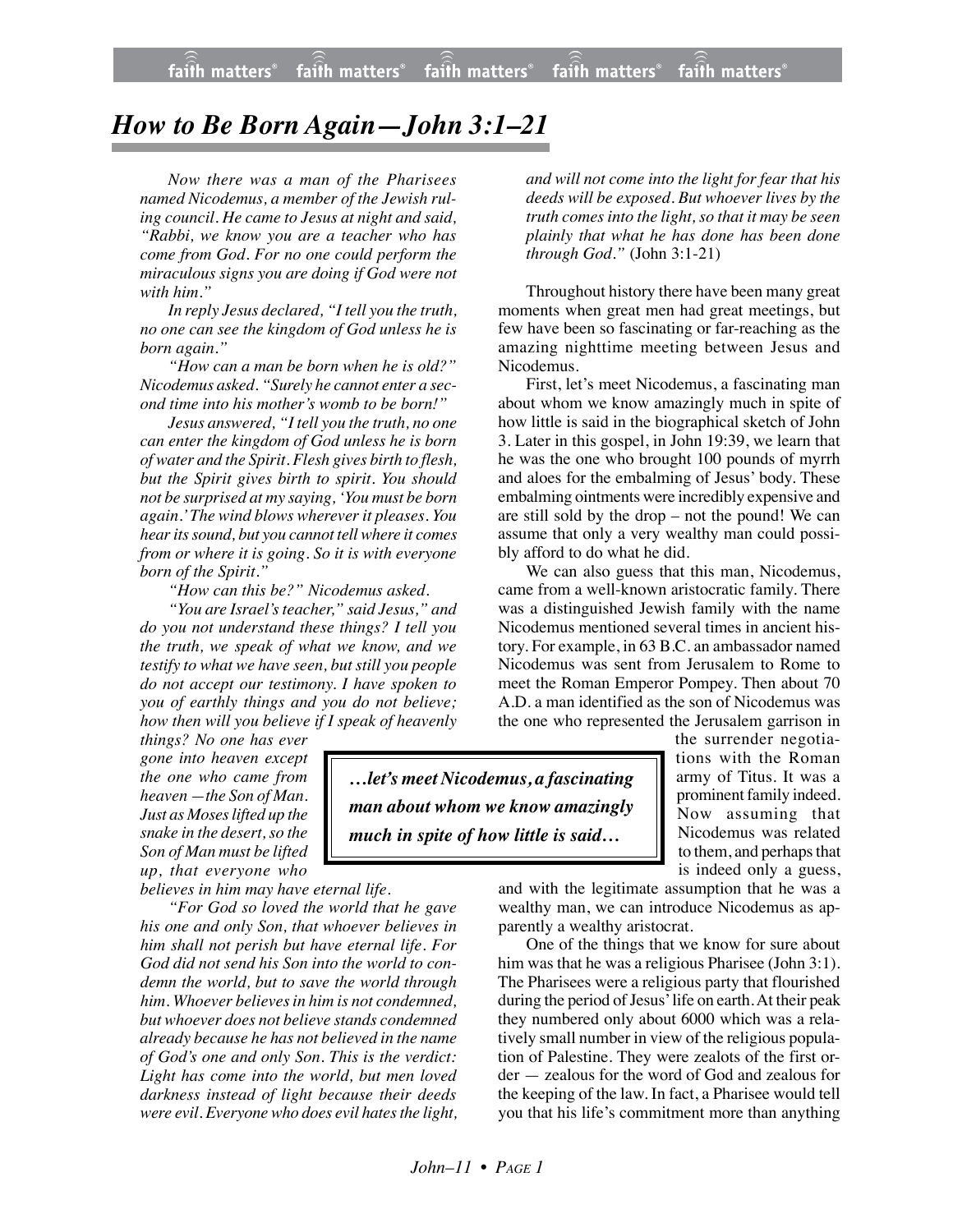else was to keep the full law of God. He would live a separated life; in fact, the word Pharisee means "the separated one."

They were fervently religious and dogmatically legalistic. The Pharisees depended upon the scribes who were the writers and interpreters of the books of Moses: Genesis, Exodus, Leviticus, Numbers and Deuteronomy. They developed a series of writings called the Mishnah. The Mishnah was an interpretation and codification of the five books of Moses, the first five books of our Old Testament.

Let's take one example — one of the 10 commandments that says to remember the Sabbath Day to keep it holy. A Pharisee would be committed to keep that commandment; so he would go to the Mishnah and there he would find 24 chapters on what it meant to keep the Sabbath day. And if he didn't understand that, he could go from the Mishnah to the Talmud which was an interpretation and expansion of the Mishnah. He would soon discover that he is not to work on the Sabbath day, but he has to define work. Work was defined many ways. For example, work was defined as tying a knot. But there were legal and illegal knots. Sailors' knots and camel drivers' knots were illegal to tie or untie. Any knot requiring two hands was defined as illegal on the Sabbath. But knots which could be tied and untied with one hand were legal. Examples of legal knots were a knot to tie your cap on your head, your shoes on your feet, knots to tie a wine skin or an oil skin were okay on the Sabbath day, as was a knot to tie a women's girdle.

Ingenuity became the way of life for the Pharisees. A man who wanted to tie a rope to a bucket for well water could not do so on the Sabbath. However, he could tie a woman's girdle to the rope and a bucket to the girdle and that was legal! He hadn't broken the law of the Sabbath day because the only knots that he had tied were the knots on a women's girdle.

That was the party to which Nicodemus belonged and that was only one tiny detail of the massive laws they tried to keep. They were legalists. Legalists then, like legalists now, are people who tend to be narrow, condemning, self-righteous and unhappy. They seek to live by the letter of the law and the letter of the law eventually destroys. That's what it meant to be a Pharisee and it was out of that destructive legalism that this man named Nicodemus came for spiritual help.

In meeting the man, first, we've seen that he was a wealthy aristocrat and, second, a religious Pharisee. We also see that he was a powerful ruler. In the first verse we are told that he was "*a ruler of the* *Jews*." The Greek word for "ruler" (*arkon*) was the technical term to indicate that he was a part of the Sanhedrin, a group of 70 men who served as the Supreme Court of Judaism. They were somewhat limited by the time of Jesus because of the Roman rule, but they were still acknowledged as the Supreme Court and ultimate ruling authority over all Jews, not just in Palestine, but everywhere in the world. They had tremendous power and Nicodemus was one of them.

Add to that that Nicodemus was a recognized teacher. In verse 10 you read that Jesus said, "*You are Israel's teacher and do you not understand these things*?" Apparently Nicodemus was the number one religious teacher amongst all Jews living at his time. He was acknowledged as the very best, most important and most knowledgeable. Now this fascinating character, Nicodemus — wealthy, aristocratic, religious, powerful and a teacher — became a spiritual seeker who came to Jesus by night.

Through the centuries people have tried to guess why he came by night. Some have said that he was embarrassed; he was an important man and Jesus was an uneducated itinerate teacher from Nazareth. It just wasn't fitting for Nicodemus to be seen with him. Others say that he came by night because he desired an uninterrupted conversation with Jesus, away from the press of the crowds. Still some others say that Nicodemus was on the verge of commitment but he wanted to make a private investigation of Jesus before he would make a public commitment to him.

We know that it really doesn't make much difference why Nicodemus came. The important point is that Nicodemus came. He came and he acknowledged that Jesus was from God. He acknowledged that the signs and miracles Jesus performed could be done only by the power and the authority of God. He sought from Jesus a spiritual life that would set him free from the legalistic bonds in which he lived. He sought a spiritual light in the midst of a dark night. That's the man – Nicodemus.

But more important than the man is the counsel that he received from the lips of Jesus. First, summarizing verses 3-8, Jesus told him, "Nicodemus, your greatest need is new birth." If you take a look at verse 3, you'll see a strange thing there. We're told that Jesus answered a question that wasn't asked. But do you remember how chapter two ended? We are told that Jesus could read minds, that he knew everything there was to know about man. He didn't have to be told by anyone. Jesus knew what was on the mind of Nicodemus. He knew the question that was being asked even before Nicodemus asked it.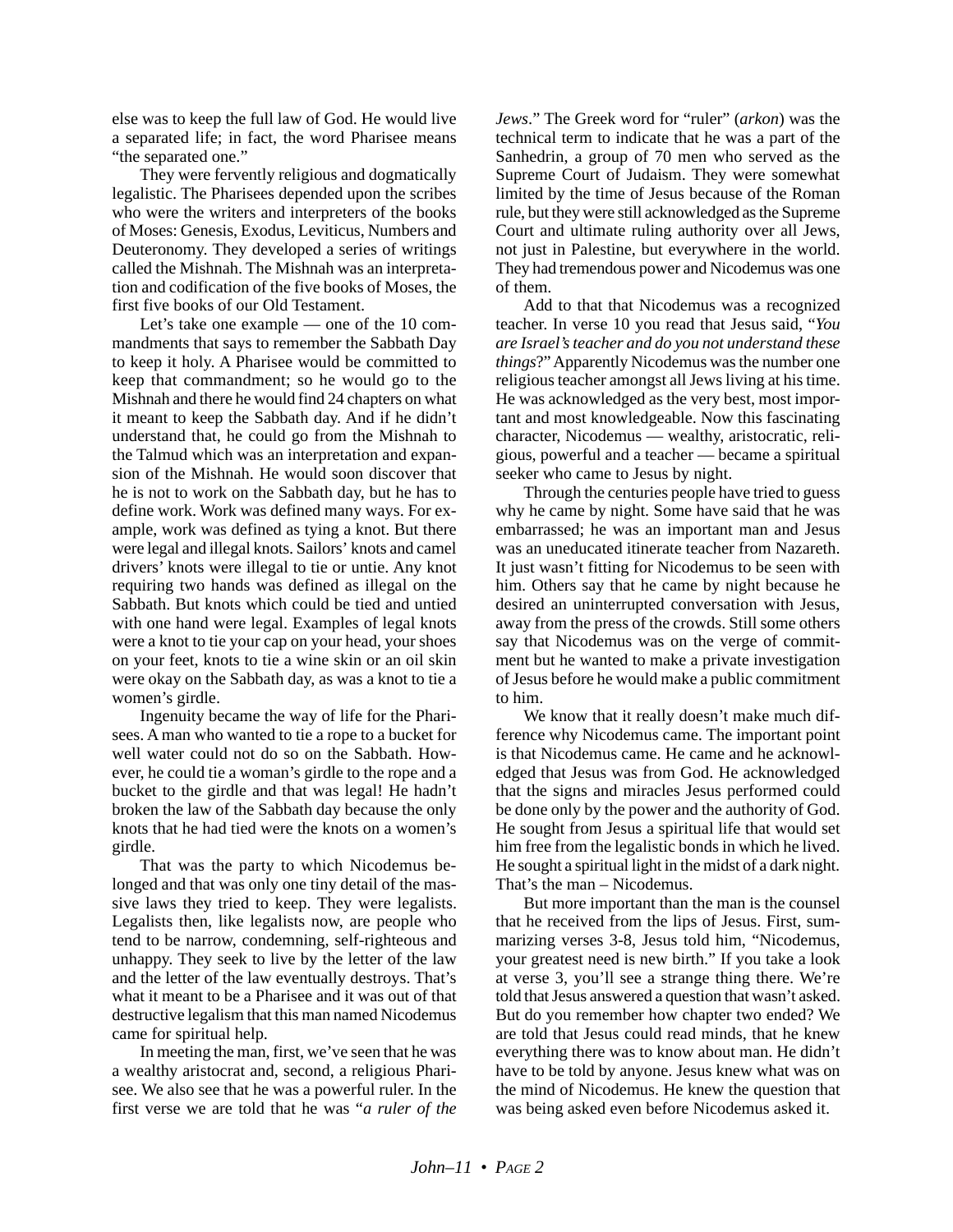Jesus got right to the point and said that Nicodemus needed to start all over again. "*…no one can see the kingdom of God unless he is born again."* The kingdom of God means the reign of God in a person's life, both now as well as the life after death. The "cannot" is not a matter of prohibition, it's a matter of inability. Then Nicodemus responds and he says, "How can a man be born when he is old? Surely he cannot enter a second time into his mother's womb to be born!"

Nicodemus wasn't stupid. He was an intelligent and perceptive man. He hadn't missed Jesus' point at all. He was following through on the analogy. He wasn't imagining that he was going to reverse and become younger and begin life all over again in his mother's womb. No, he knew what Jesus was saying. Jesus was saying, "Nicodemus you need a drastic change in your life. You need to start all over again." Nicodemus was saying, "I'm too old for that. I can't do that anymore than that I could start all over with a new physical birth. Is it hopeless?"

Then Jesus explained the source of new birth – the Spirit of God! In verse five he says, "*You must be born of water and of the Spirit.*" The water symbolizes physical birth accompanied by embryonic fluid. The source of spiritual birth is the Holy Spirit. Then verse 6 says, "*Flesh gives birth to flesh* (the water birth), *but the Spirit gives birth to spirit* (the spiritual birth)." Jesus is saying that if you've only been born physically, then you only have physical life; but if you've also been born spiritually, then you have spiritual life.

Good teacher that he was, Jesus explains with an illustration in verse 8: "The wind blows wherever it pleases. You hear its sound, but you cannot tell where it comes from or where it is going. So it is with everyone born of the Spirit." Most of us, Nicodemus included, don't understand a great deal

about the wind — where it comes from or where it goes. We can't even see it, but we can see what it does.

You can visit a Midwestern farm after a tor-

nado and see what wind can do. You can see a house that's been uprooted from its foundation and lands a mile away. You can see straw that's driven into the side of an oak tree. You know what it's like to be on a lake that's as flat as glass until the wind comes and then it becomes as choppy as the ocean. So even though you don't know where the wind comes from or where it goes, it's obvious in its effect.

Likewise, the Holy Spirit can't be predicted or

seen, but when he brings new birth, the results are obvious! And so Jesus is saying, "Nicodemus, your greatest need is new birth through the Holy Spirit." And then he adds his second bit of counsel, "Nicodemus, you must believe in the Son to be born again" (John 3:9-15). Nicodemus asked the obvious question, "How? How can I experience this new birth?" In these verses Jesus proceeds to explain that he is the authority of heaven who speaks God's truth and is the basis for eternal life. However, Jesus is hard pressed to explain more truth about heavenly things to Nicodemus if he can't even comprehend the earthly illustration about the wind.

Since Nicodemus was a teacher of the Jews, Jesus used an Old Testament story from Numbers 21 as an illustration to help him understand. It's the story of how the people of Israel had rebelled against God and God was judging them with a plague of fiery snakes whose bite was fatal. The people cried out to God for a way of deliverance and God instructed Moses to make a snake out of brass and put it up on a pole. If the people who were bitten would look at that brass snake, then they would be healed.

Nicodemus knew the story well and when Jesus said that as the Son of God he must be lifted up like that brass serpent on the pole, Nicodemus got the picture. He was an intelligent man and saw all the parallels. He saw that the source of salvation was provided by God Himself. Only God could provide salvation in the midst of death and sin's painful consequences. Nicodemus saw that the cure was based on faith and not upon works. Those people could have tried all the medicine they had, but they did not have a cure for the snake bites. All they had to do was look and believe. Nicodemus also saw the parallel that the brass snake had been put up on a cross shaped pole and now Jesus was saying that he, as the Son of God, would be put up on a cross shaped

pole. And Nicodemus must also have seen the parallel that the destiny of the individual way back there in Numbers 21 was based solely on the response to God's

invitation. It may have seemed stupid to some of those Israelis with snake bites to just look at a brass snake in order to be made better, and as a result they died. The issue was whether or not they would take God at his word and respond to God's invitation.

And so, Nicodemus must have come to the conclusion that new birth was possible only through faith in Jesus who was provided by God. The way of salvation, the way to be cured from sin and escape death,

*John–11 • PAGE 3*

*Only God could provide salvation in the midst*

*of death and sin's painful consequences.*